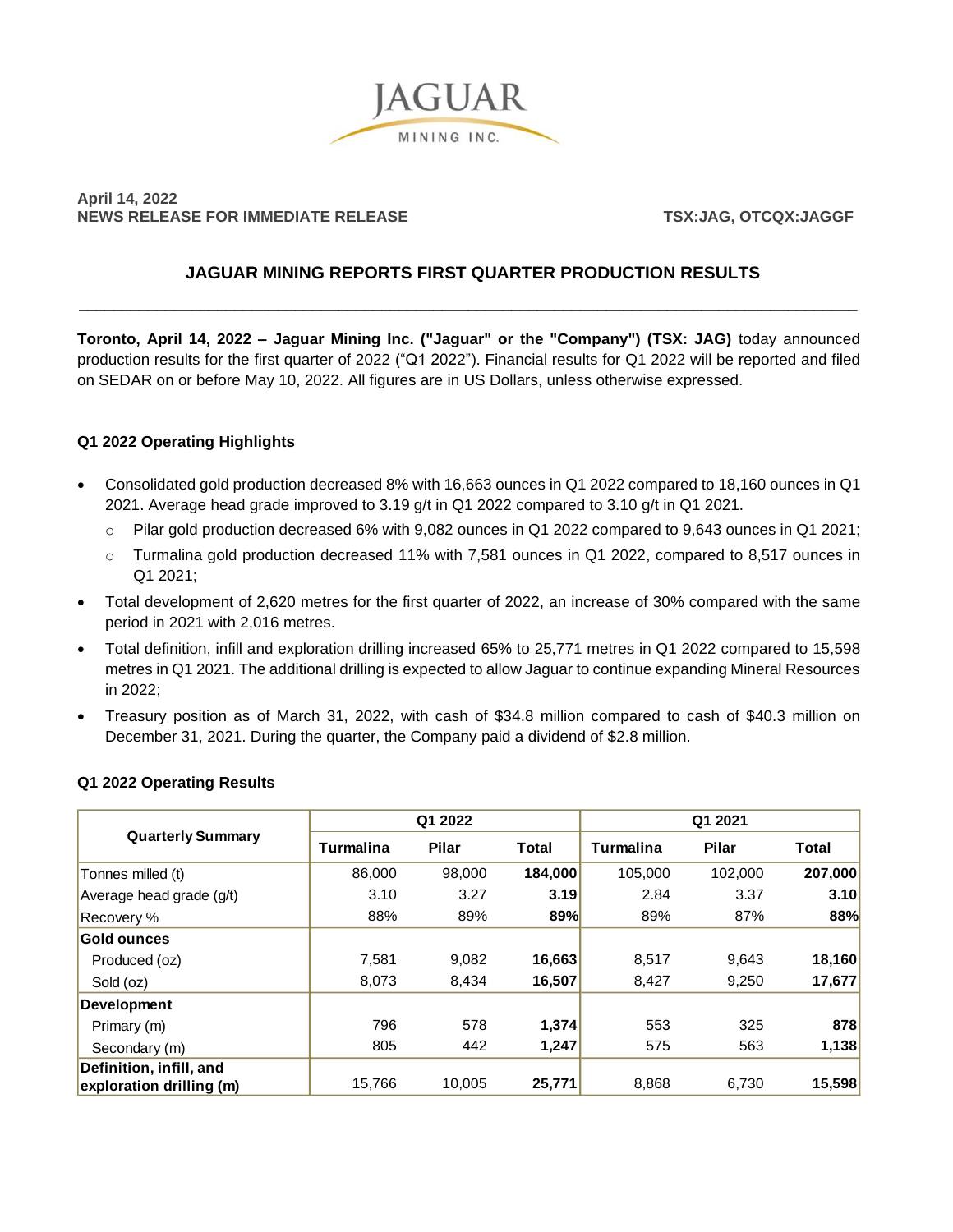Vern Baker, President and CEO of Jaguar Mining stated: *"Our teams did a good job of development and exploration work after a very challenging beginning for the quarter due to intense flooding in the region resulting in the shutdown of both mines for 5 days and having an impact on the infrastructure in the region that is still ongoing. At the same time our teams experienced an increase from zero absenteeism due to CV19 at the end of the year to more than 60 people in less than 3 weeks. Heavy rain and CV19 impacted our teams through February. Management focus was able to maintain development rates and exploration efforts, but ore production did not*  return to targeted production rates until the end of the quarter. Current positioning should see Q2 return to *targeted ounce production rates, with an opportunity to recoup some of Q1 ounce shortfalls during the remainder of the year. We still expect to produce within our guidance of 86,000 to 94,000 ounces although on the lower side. Despite the challenges faced by Turmalina during the quarter, the mine was able to develop at an average of well over 500 meters per month. This includes meters in the Project NW that are opening new mining areas and progressing toward the Faina resource. Pilar also experienced a difficult beginning to the quarter, but development progressed well including Project SW which is opening new mining areas higher in the mine. Exploration efforts continued with significant drilling in both mines and on the surface. Drilling to upgrade the Faina Resource to the Measured and Indicated level was initiated and more than 4,000 meters drilled. This core will also be used for continuing metallurgical tests. While this was a challenging quarter in respect to ounces produced, we are positioned to perform for the remaining quarters of the year while we continue to build a strong base to grow our company."*

## **Qualified Person**

Scientific and technical information contained in this press release has been reviewed and approved by Jonathan Victor Hill, BSc (Hons) (Economic Geology - UCT), FAUSIMM, Vice President Geology and Exploration, who is also an employee of Jaguar Mining Inc., and is a "qualified person" as defined by National Instrument 43-101 - Standards of Disclosure for Mineral Projects ("NI 43-101").

## **The Iron Quadrangle**

The Iron Quadrangle has been an area of mineral exploration dating back to the 16th century. The discovery in 1699–1701 of gold contaminated with iron and platinum-group metals in the southeastern corner of the Iron Quadrangle gave rise to the name of the town Ouro Preto (Black Gold). The Iron Quadrangle contains world-class multi-million-ounce gold deposits such as Morro Velho, Cuiabá, and São Bento. Jaguar holds the third largest gold land position in the Iron Quadrangle with over 50,000 hectares.

### **About Jaguar Mining Inc.**

Jaguar Mining Inc. is a Canadian-listed junior gold mining, development, and exploration company operating in Brazil with three gold mining complexes and a large land package with significant upside exploration potential from mineral claims. The Company's principal operating assets are located in the Iron Quadrangle, a prolific greenstone belt in the state of Minas Gerais and include the Turmalina Gold Mine Complex and Caeté Mining Complex (Pilar and Roça Grande Mines, and Caeté Plant). The Company also owns the Paciência Gold Mine Complex, which has been on care and maintenance since 2012. The Roça Grande Mine has been on temporary care and maintenance since April 2019. Additional information is available on the Company's website at www.jaguarmining.com.

For further information please contact: